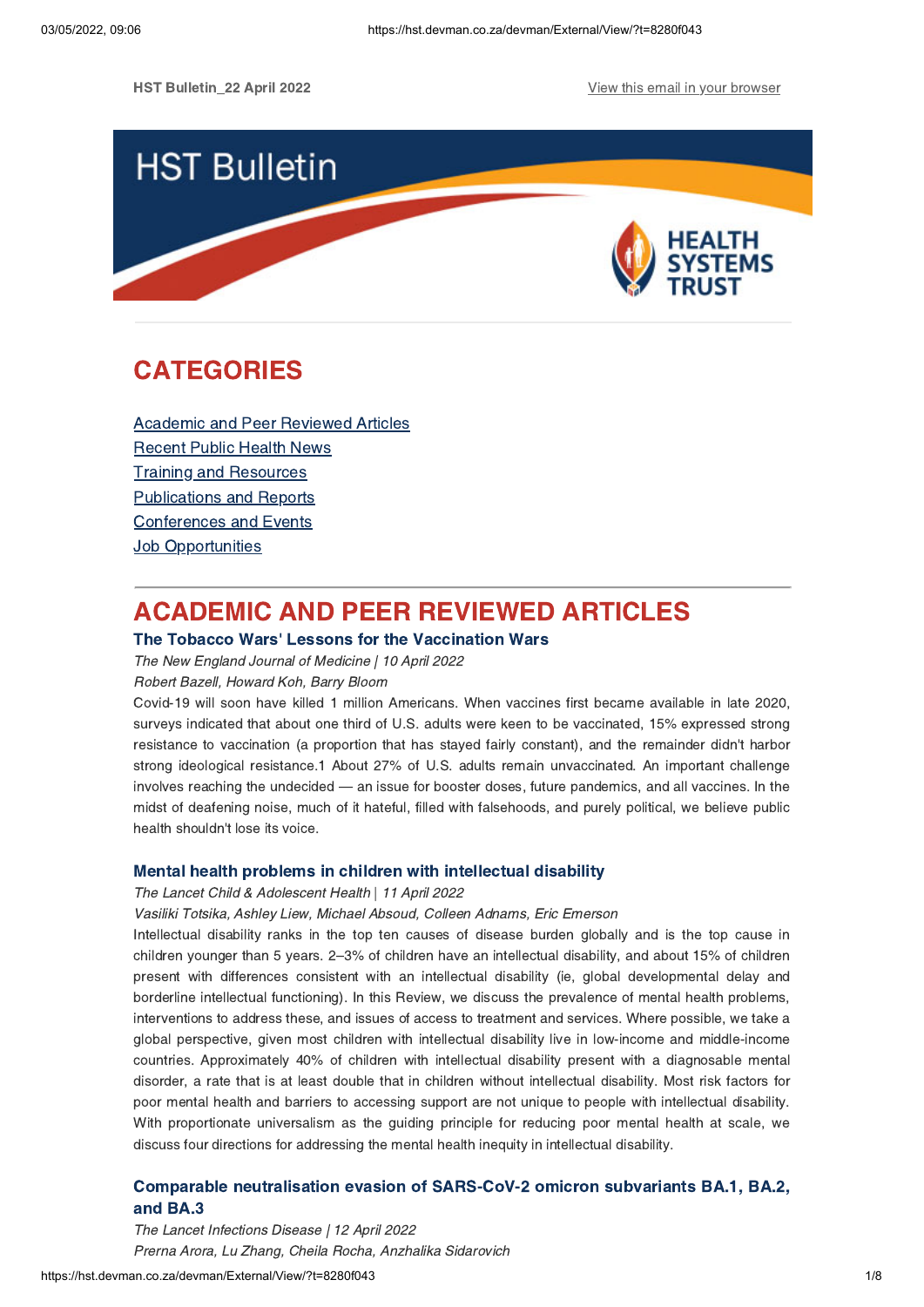### 03/05/2022, 09:06 https://hst.devman.co.za/devman/External/View/?t=8280f043

The SARS-CoV-2 omicron (B.1.1.529) variant has rapidly become globally dominant, displacing the previously dominant delta (B1.617.2) variant. The viral spike (S) protein is the key target of the neutralising antibody response, and the omicron variant harbours more than 35 mutations in the S protein, which allow highly efficient evasion from neutralising antibodies.1 In keeping with these findings, the omicron variant efficiently spreads in populations with a high percentage of convalescent or vaccinated individuals. The three main subvariants of the omicron variant are BA.1, BA.2, and BA.3. Initial data suggest that BA.2 might have a growth advantage over BA.1,4 posing a rapidly increasing threat to health systems. The omicron subvariants display remarkable differences regarding S protein mutations, particularly with respect to the N-terminal domain and the receptor-binding domain (appendix pp 2–3), which are known to harbour key epitopes of neutralising antibodies. Here, we compared BA.1, BA.2, and BA.3 for sensitivity to neutralisation by antibodies induced by infection and vaccination, using pseudoviruses as a model system, which adequately mirrors SARS-CoV-2 neutralisation by antibodies.

### Cracks in the foundation: how COVID-19 showed our failures The Lancet | 16 April 2022

### Mary Basset

In 1963, James Baldwin, one of the USA's greatest essayists, published The Fire Next Time. The book's title comes from a slave song—"God gave Noah the rainbow sign/No more water but the fire next time". Baldwin's words sounded a warning that the USA needed to confront its racial hierarchy by embracing racial equality or doom its future. Sandro Galea's book, The Contagion Next Time, is titled in a homage to Baldwin and it also sounds a warning. Galea's central argument is that vulnerability to COVID-19 lies with a societal failure to recognise that the foundation of health rests on a healthy everyday life and not simply in the provision of health care. He ponders why this key lesson is not at the centre of pandemic discourse, which instead focuses on vaccination and treatment. In often lyrical prose, Galea roams across history, culture, literature, moral values, economics, politics, and personal pandemic experience. Although situated in a global context, the book's focus is the USA. Galea considers especially the enduring impacts of racism on health and the centrality of structural racism to understanding the USA.

### Visualizing omicron: COVID-19 deaths vs. cases over time PLOS ONE | 19 April 2022

### Ramy Arnaout, Rima Arnaout

For most of the COVID-19 pandemic, the daily focus has been on the number of cases, and secondarily, deaths. The most recent wave was caused by the omicron variant, first identified at the end of 2021 and the dominant variant through the first part of 2022. South Africa, one of the first countries to experience and report data regarding omicron (variant 21.K), reported far fewer deaths, even as the number of reported cases rapidly eclipsed previous peaks. However, as the omicron wave has progressed, time series show that it has been markedly different from prior waves. To more readily visualize the dynamics of cases and deaths, it is natural to plot deaths per million against cases per million. Unlike the time-series plots of cases or deaths that have become daily features of pandemic updates during the pandemic, which have time as the x-axis, in a plot of deaths vs. cases, time is implicit, and is indicated in relation to the starting point. Here we present and briefly examine such plots from a number of countries and from the world as a whole, illustrating how they summarize features of the pandemic in ways that illustrate how, in most places, the omicron wave is very different from those that came before. Code for generating these plots for any country is provided in an automatically updating GitHub repository.

# [Cost-effectiveness](https://hst.devman.co.za/devman/external/?t=ad0d7101) of a medication event monitoring system for tuberculosis

### management in Morocco PLOS ONE | 19 April 2022

### Jangmi Yang, Hae-Young Kim, Seup Park, Ilham Sentissi, Nathan Green, et al

Recently, digital health technologies and management have been used to enhance adherence to TB medication. Many studies have reported that digital adherence technology (DAT) substantially improved adherence and led to cost savings up to 58% compared to traditional DOT. In 2017, the World Health Organization (WHO) reported that DAT for TB treatment can be used as a substitute of traditional DOTS and recommended its implementation as part of national tuberculosis control programs (NTP). In order to scale up DAT at a national level, it is important to understand the cost-effectiveness of DAT, considering TB burden and the strategic TB program in a given setting. Furthermore, financial and case management strategies should be reassessed to accomplish the goals of global TB strategy.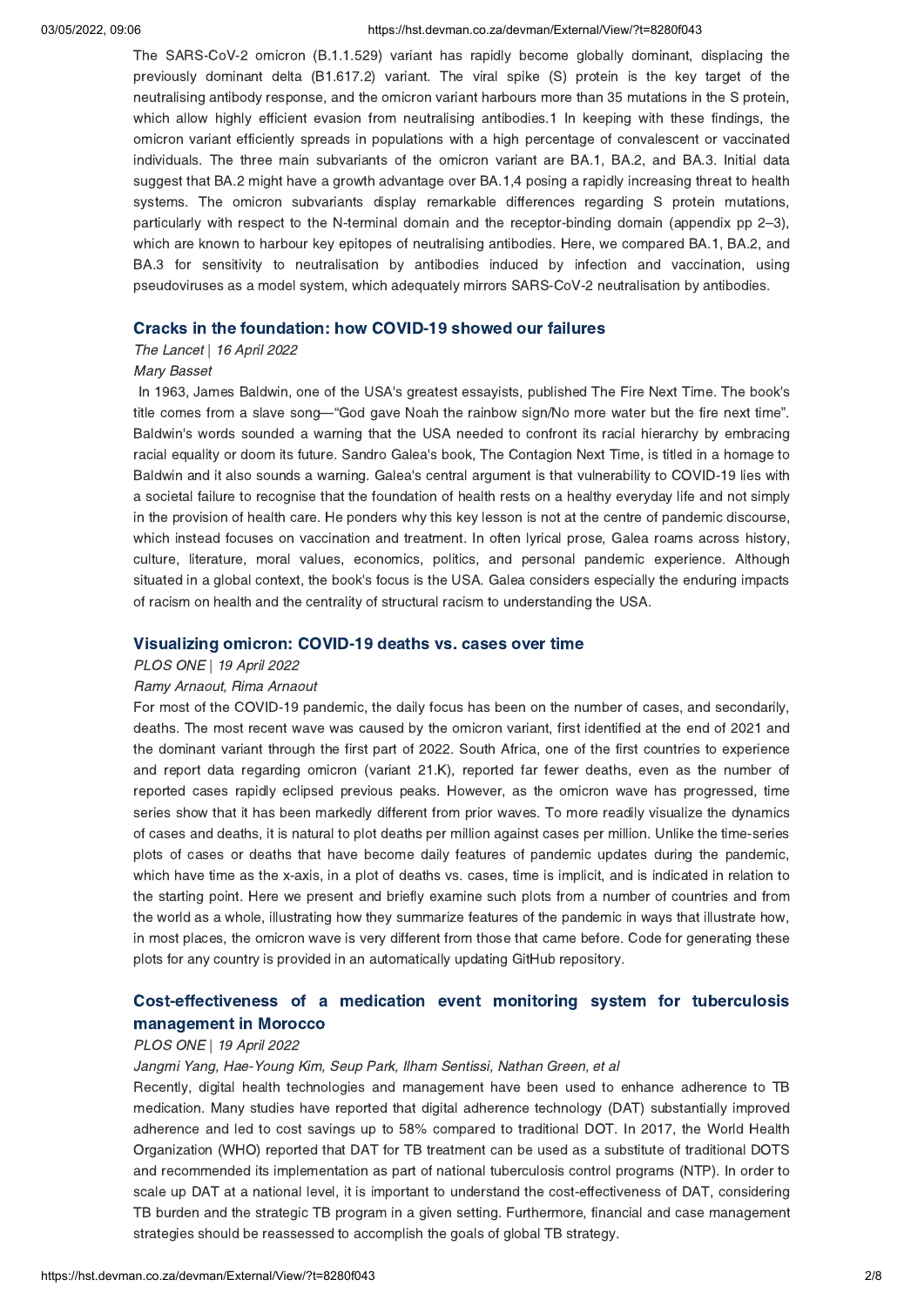# Intestinal parasitic infections and [associated](https://hst.devman.co.za/devman/external/?t=b6eba6e0) factors among people living with HIV attending Dessie Referral Hospital, Dessie town, North-east Ethiopia: a crosssectional study

sectional study AIDS Research and Therapy | 20 April 2022

Daniel Getacher Feleke, Abdurahaman Ali, Habtye Bisetegn and Mengaye Andualem

Intestinal parasites and HIV/AIDS co-infection become a major public health concern in Africa. The management and care of HIV/AIDS patients is being complicated by intestinal parasitic infections. Therefore, this study aimed to determine the prevalence and associated factors of intestinal parasitic infections among people living with HIV at Dessie Referral Hospital, North-east Ethiopia.

# (Return to Top)

### <span id="page-2-0"></span>**RECENT PUBLIC HEALTH NEWS**

# SA's first legal medicinal cannabis pharmacy is open for business<br>Sunday Times | 10 April 2022

### Sunday Times | 10 April 2022

Medical marijuana has gone mainstream, with three cannabis pharmacies opening this month — complete with their online doctor and chef. THC Pharmacy, SA's first legal cannabis pharmacy, supplies cardcarrying medicinal cannabis users and is registered with the South African Pharmacy Council and the health department. THC Africa CEO Kyle Brocklebank said the pharmacy in Glenanda, Johannesburg, supplies two others, CBD Hub in Meyerton, Gauteng, and CBD Emporium in Ballito, KwaZulu-Natal. They opened this month.

# $\mathsf{day}$

### stay Bhekisisa | 11 April 2022

In the spring of 2020, COVID-19 brought rising levels of stress, anxiety and depression. But stay-at-home orders and a national emergency prompted many psychiatric and psychotherapy offices to shut down and cancel in-person appointments. The country needed a robust – and fast – transition to mental health telemedicine. And the pandemic turned out to be just the thing to make it happen.

### South Africa can expect a more severe flu season this year than in 2021 Daily Maverick | 12 April 2022

Health experts expect this year's flu season in South Africa to be far less severe than flu seasons prior to the Covid-19 pandemic, but more severe than last year. The National Institute of Communicable Diseases (NICD) says that reduced transmission of the influenza virus over the past two years has led to waning immunity against flu, and with the relaxation of Covi-19 restrictions it is likely there will be more flu cases this year compared to 2021.

### GBVF: Collective efforts needed to end SA scourge Health-E News | 12 April 2022

Gender-based violence and femicide (GBVF) is a profound and widespread problem in South Africa. Given the ferocious nature of this 'pandemic', collective efforts are needed to end this scourge of violence against mostly women and children. Director-General at the Department of Women, Youth and Persons with Disability, Mikateko Maluleke, said government alone cannot win this fight. "Gender-based violence is a challenge. However, we are not going to throw in the towel. We need to ensure that we work together to end GBV for the sake of our children. GBV is a serious challenge but it is not the challenge for government departments only," said Maluleke.

# With COVID Vaccine Supply [Outstripping](https://hst.devman.co.za/devman/external/?t=4b5a61c7) Vaccination Rates, Pharma Giants Question Pursuit of IP Waiver

### with and India<br>Health Policy Watch | 13 April 2022

Pharmaceutical giants have guestioned why a waiver on intellectual property (IP) rights for COVID-19 vaccines is still on the table when they are battling to find markets for their vaccines amid order cancellations – including from the Africa Centre for Disease Control. "I'm stunned that the proposed IP waiver is still being debated while supplies of vaccines are far outstripping demand and some factories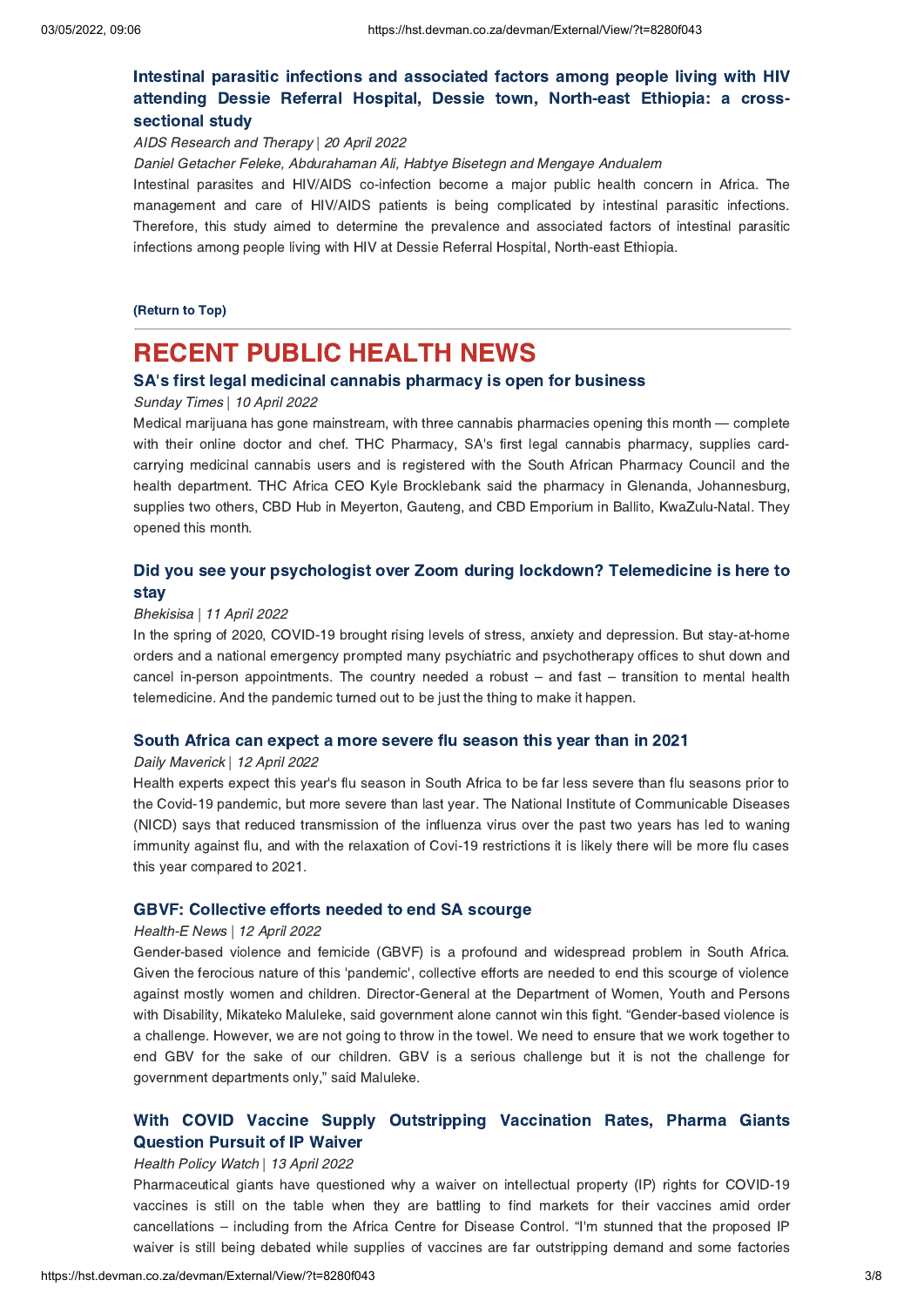have been put to a halt because of missing orders," Thomas Cueni, Director General of the International Federation of Pharmaceutical Manufacturers & Associations (IFPMA) told a media briefing on Wednesday. With almost a billion vaccines now being produced every month, countries' lack of capacity to vaccinate is now the main barrier to stopping COVID-19, added Cueni.

### Floods in South Africa: protecting people must include a focus on women and girls The Conversation | 14 April 2022

Climate change is one of the main factors contributing to recurring floods experienced in many parts of the world over the past years. In 2021, the Intergovernmental Panel on Climate Change reported that emissions of greenhouse gases from human activities contributed approximately 1.1℃ of global warming between 1850 and 1900. Unless drastic measures are taken to curb emissions over the next 20 years, the global temperature is expected to warm by more than 1.5℃. This implies that if extreme measures are not taken, floods will continue to wreak havoc on many regions around the world. The Durban (eThekwini) area of South Africa has experienced many floods over the recent years. They have wreaked havoc. For instance, in April 2019, a deadly flood and landslides hit the area. The region is currently reeling from what is seen as the worst flood in the history of South Africa. More than 300 people have lost their lives. There is also excessive damage to infrastructure and homes.

### Health-E News | 14 April

The National Department of Health is keeping an eye on developments after 23 cases of the new COVID-19 Omicron sub-variants were detected in South Africa earlier this week. Experts from the World Health Organisation (WHO) are working with scientists and researchers in SA and Botswana to understand the nature of these variants, named BA.4 and BA.5. Their infectivity and virulence is especially under the spotlight with at least four people also infected in Botswana. According to the latest statistics from the National Institute for Communicable Diseases (NICD), SA's positivity rate is going the wrong way. On Tuesday, it sat at 5.6%; this has since increased to 7.5% as reported last evening.

### The Mail and Guardian | 14 April 2022

The South African national department of health has revealed that 92 000 doses of its Pfizer Covid 19 vaccine expired at the end of March. These doses were worth about R13-million. In the context of our scarcity of resources, R13-million is a lot of money. In terms of the fight against the Covid-19 pandemic in South Africa, the loss of 92 000 doses is a noticeable setback against government efforts to combat the pandemic. In future, the government could consider donating its Covid-19 vaccines before they expire. In South Africa, only roughly 40% of the population is fully vaccinated two years into the pandemic; this is primarily due to vaccine hesitancy than an inadequate supply of vaccines. Nonetheless, while vaccine hesitancy is a problem, in certain instances poor levels of vaccination is due to vaccine shortages, which are prohibitively expensive for some countries.

### Positive thinking: Stop negative self-talk to reduce stress Mayo Clinic | 15 April 2022

Is your glass half-empty or half-full? How you answer this age-old question about positive thinking may reflect your outlook on life, your attitude toward yourself, and whether you're optimistic or pessimistic and it may even affect your health. Indeed, some studies show that personality traits such as optimism and pessimism can affect many areas of your health and well-being. The positive thinking that usually comes with optimism is a key part of effective stress management. And effective stress management is associated with many health benefits. If you tend to be pessimistic, don't despair — you can learn positive thinking skills.

# How Covid added to the stresses of the most [vulnerable](https://hst.devman.co.za/devman/external/?t=7bc71225) young women in South Africa

### Africa The Conversation | 17 April 2022

By 2021, South Africa's unemployment rate was at 44%. Around 55.5% of South Africans were living in poverty. Figures show that in 2021, 10 million people, including 3 million children, lived in a household affected by hunger. Poverty is a key driver of poor mental health. People who also experience insecure income, housing and food supply are particularly vulnerable. The burden of mental illness in South Africa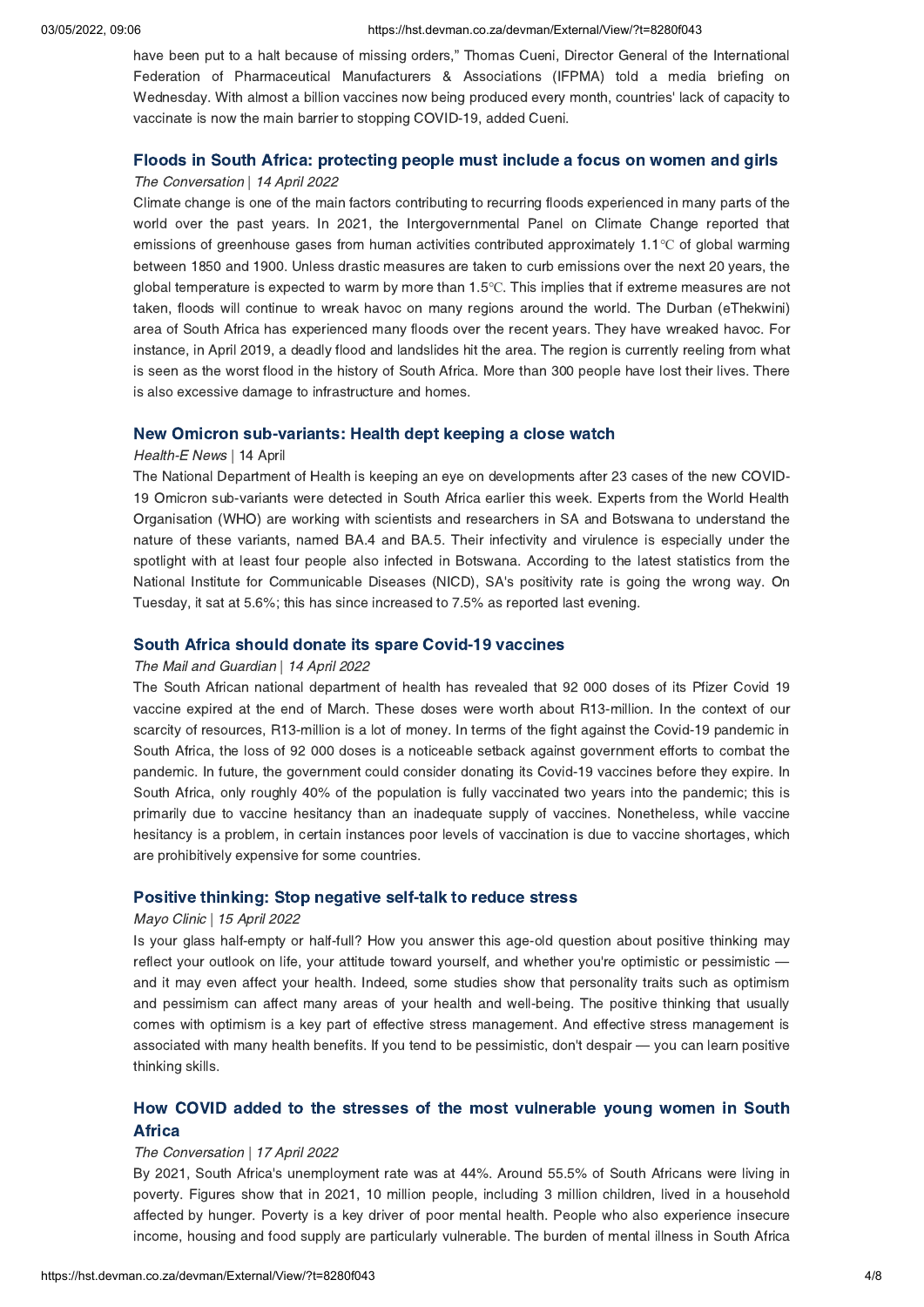### 03/05/2022, 09:06 https://hst.devman.co.za/devman/External/View/?t=8280f043

is high. Nearly half of the population (47.5%) is at risk of developing a psychiatric disorder in their lifetime. Despite this high burden, access to mental healthcare in South Africa is severely limited. Only 27% of patients with severe mental illnesses receive treatment. South Africa's public health system was underresourced and overburdened even before the COVID-19 pandemic. Healthcare in the publicly funded system is provided by 35% of the country's doctors for 84% of the population.

### MHRA to look into cases of unsafe epilepsy drug being given to pregnant women The Guardian | 17 April 2022

Regulators will investigate cases where an epilepsy drug that can cause birth defects has been prescribed without proper warnings, in light of reports that pregnant women in the UK are continuing to be given it. Sodium valproate is a drug used to treat epilepsy, and is also used in some people with bipolar disorder or migraines. However, it has been associated with a raised risk of birth defects and developmental problems if taken by pregnant women. Some unborn babies continue to be exposed to the medication: the latest figures reveal 247 women had exposed pregnancies between April 2018 and September 2021. According to the Medicines and Healthcare products Regulatory Agency (MHRA), exposure to the drug during pregnancy has declined in recent years, with a report from the valproate registry revealing that the number of pregnant women prescribed sodium valproate fell by 51% between the 2018-19 financial year and the 2020-21 financial year. But an investigation by the Sunday Times has also revealed reports of the drug being issued without information leaflets, or with warnings obscured.

# Following USA – WHO Reports on Wave of Acute [Childhood](https://hst.devman.co.za/devman/external/?t=533e9867) Hepatitis in the UK and

### Health Policy Watch | 18 April 2022

The World Health Organization has reported that it is investigating some 74 cases of acute childhood hepatitis, of an unknown origin, in the United Kingdom along with five suspected and confirmed cases in the Republic of Ireland. That follows on previous reports of similar, severe hepatitis cases of an unknown origin among a cluster of nine children in the United States, as well as three children in Spain. Oddly enough, WHO's first "Disease Outbreak News (DON)" announcement of the mysterious hepatitis outbreak, which is puzzling scientists and healthcare providers, did not make any mention of the US cases already under investigation by the US Centers for Disease Control.

# Latest [Peer-Reviewed](https://hst.devman.co.za/devman/external/?t=51738bca) Study Underlines Benefits of Second Covid-Covid-Covid-Covid-Covid-Covid-Covid-Covid-Covid<br>People

### People Health Policy Watch | 18 April 2022

The latest study on the effectiveness of a second COVID-19 booster, published last week in the New England Journal of Medicine, has shown that within a period of two weeks to one month after receiving the jab, recipients' infection rates dropped by one-half and severe cases and deaths by three-quarters. The study, conducted by Israel's Clalit Research Institute in collaboration with researchers at Harvard University in Boston, is also one of the largest studies of the fourth jab to date – analysing data of more than 364,244 individuals -182,122 who received the second booster and the same number who did not. The study also was conducted between January 3 and February 18, during the height of Israel's Omicron wave – pointing to the continued effectiveness of at least the Pfizer mRNA COVID vaccine against that new, and more infectious variant.

### HIV prevention should be like fast food. This data shows why Bhekisisa | 19 April 2022

Twenty years ago, there was very little you could do to prevent yourself from getting infected with HIV, other than to not have sex or use condoms each time you had sex. Today, the situation is very different because researchers have made great progress with something known as biomedical interventions. In easy speak, these are things such as pills, injections or vaginal rings that you can use to lower your chances of contracting HIV if you have sex without a condom. Scientists call these types of interventions pre-exposure prophylaxis, or PrEP, because you use them before you're exposed to HIV and they then help to prevent you from getting infected with the virus (prophylaxis is preventive treatment). PrEP for HIV contains antiretroviral drugs (the same medicine that doctors use to treat people infected with HIV) that shields your immune system's cells from getting infected with HIV.

# In-depth: What the approval of  $f$  fluctuation means for the treatment of [cryptococcal](https://hst.devman.co.za/devman/external/?t=1035cd0c)led  $f$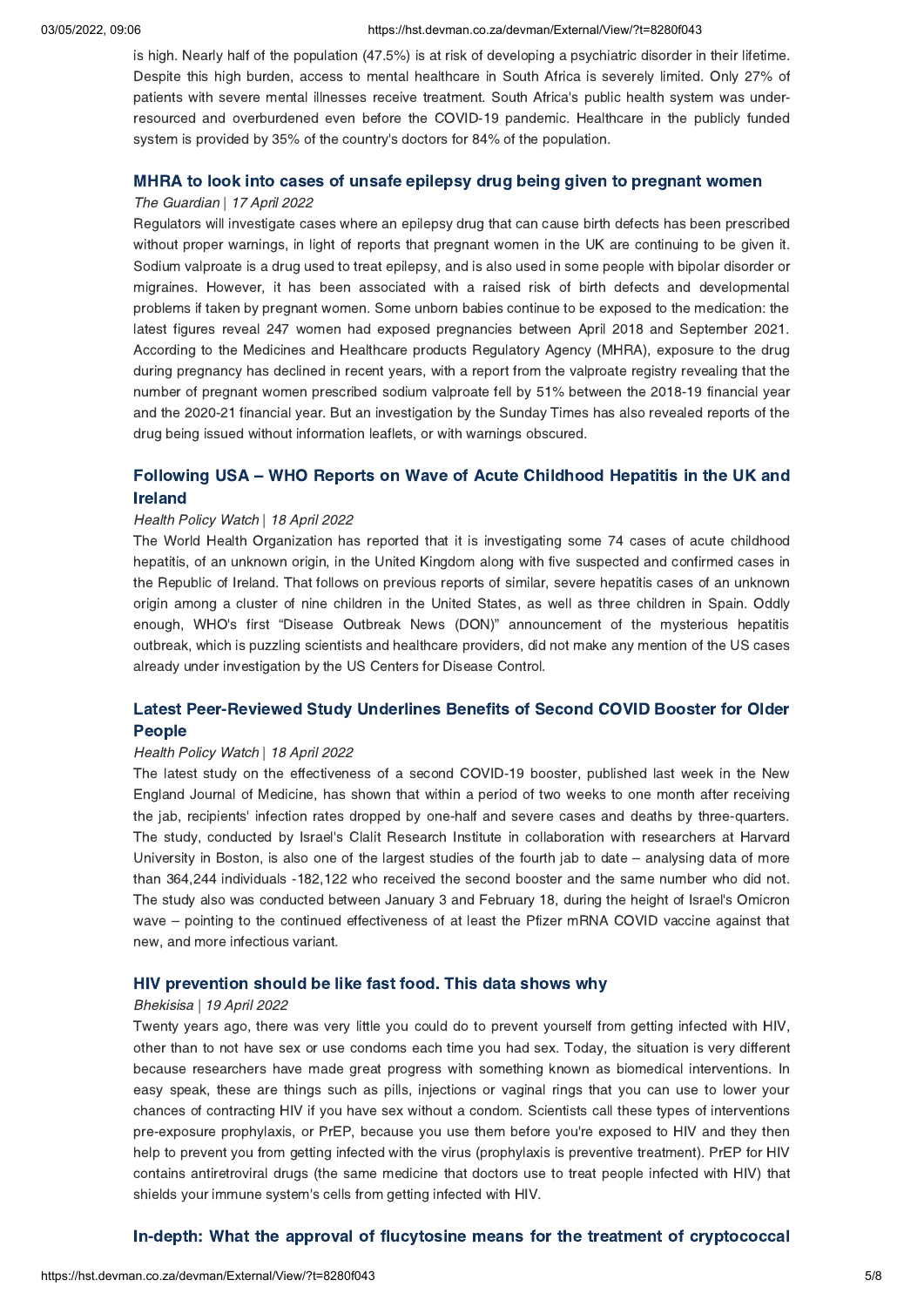### Spotlight | 19 April 2022

After seemingly endless delays, a critically important drug for the treatment of cryptococcal meningitis was recently approved in South Africa. Yet, while the approval of flucytosine was a major step forward, much more still needs to be done to ensure wide availability of this life-saving medicine for the second leading killer of people living with HIV. Catherine Tomlinson unpacks the details.

# In a pandemic of medical [misinformation,](https://hst.devman.co.za/devman/external/?t=1a1401eb) how do you deal with conspiracy

### believers? The Guardian | 19 April 2022

Withholding judgment, appealing to critical thinking and restoring a sense of personal control are among techniques that may be helpful while speaking to people who believe in health-related conspiracy theories, experts suggest. Medical misinformation has spread widely during the coronavirus pandemic, contributing to higher Covid death rates among the unvaccinated and causing frayed relationships between friends and family members with opposing views. Writing in the Medical Journal of Australia, psychology researchers have suggested practical tips on how to talk to someone who firmly believes in health-related conspiracies. Especially during times of social unrest or uncertainty, people may turn to conspiracies to explain large-scale events, said Dr Mathew Marques, a co-author of the paper and a lecturer at La Trobe University. Conspiracy theories appeal to  $-$  but fail to satisfy  $-$  three universal psychological needs, according to the paper's authors.

### NBC News | 19 April 2022

The Centers for Disease Control and Prevention launched a new center on Tuesday that aims to model and predict the path of infectious diseases like Covid, then relay that information to the public along with federal, state, and local governments. Called the Center for Forecasting and Outbreak Analytics, the subdivision of the CDC started its work in late 2021, analyzing data to anticipate the omicron variant's impact in the U.S. But the center's official launch came during a White House summit on improving the country's warning system for health threats. Officials likened the center to a kind of National Weather Service for infectious diseases. In the same way that the weather service warns people about approaching hurricanes, they said, the CFA could give people advanced notice about outbreaks.

### Social entrepreneurship[—](https://hst.devman.co.za/devman/external/?t=99f01749)a tool of self-empowerment for the LGBTI community

### UNAIDS | 20 April 2022

The economic impact of the COVID-19 pandemic on lesbian, gay, bisexual, transgender and intersex (LGBTI) people has been huge. A 2020 survey of more than 20 000 LGBTI people from 138 countries showed that many had lost their jobs because of the pandemic. In addition, members of the community experienced increased discrimination, hate crimes and arrests. Criminalization combined with stigma and discrimination of LGBTI people in some countries has hindered their ability to seek essential economic and health-care support. Several of the 23 UNAIDS Solidarity Fund grantees across Brazil, Ghana, India, Madagascar and Uganda are supporting LGBTI organizations in building economic capacities and driving social impact for their respective communities through diverse social entrepreneurship projects.

### Cutting-edge cancer treatment may have potential for HIV Spotlight | 20 April 2022

On the face of it, the phrase "chimeric antigen receptors" (CARs for short) might not sound particularly exciting. But as Clive Gray, Professor of Immunology in the Division of Molecular Biology and Human Genetics at Stellenbosch University tells Spotlight, there is a lot more to this new class of immunotherapies than immediately meets the eye. For one thing, the name is derived from a fantastical hybrid monster in Greek mythology called the Chimaera – often depicted as having two heads, one of a goat and one of a lion. In The Iliad Homer describes the being as "a mingled monster of no mortal kind, Behind, a dragon's fiery tail was spread. A goat's rough body bore a lion's head, her pitchy nostrils flaky flames expire, Her gaping throat emits infernal fire."

# $\mathsf{floods}$

IOL | 21 April 2022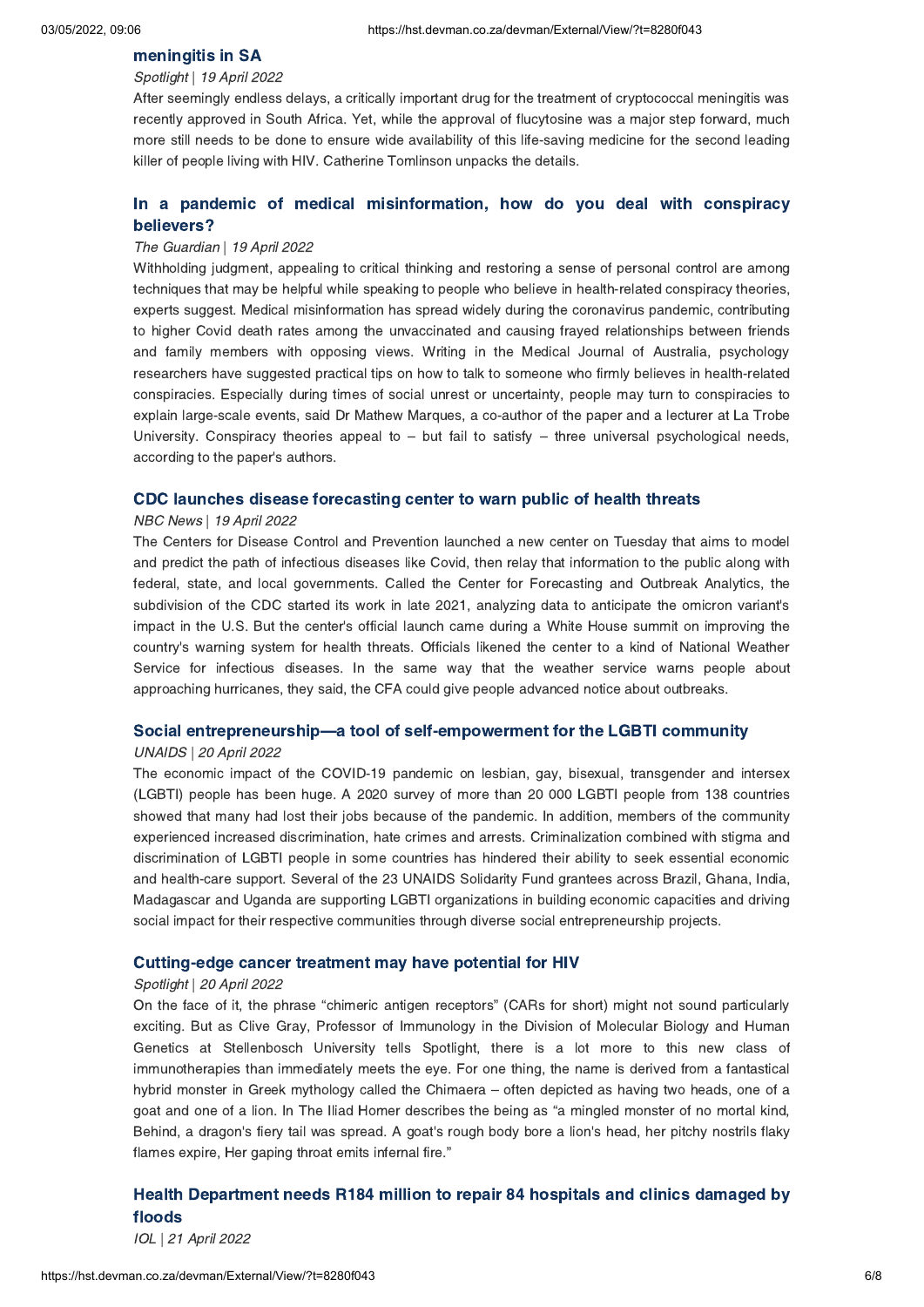The Health Department would need R184 million to repair 84 hospitals and clinics damaged by the floods in KwaZulu-Natal. This was revealed by the department after visits by Health Minister Dr Joe Phaahla, Deputy Minister Dr Sibongiseni Dhlomo and KZN Health MEC Nomagugu Simelane, to a number of health facilities around eThekwini that were damaged.

## (Return to Top)

### <span id="page-6-0"></span>**TRAINING AND RESOURCES**

### Subscribe to the Health Systems Trust Bulletin

Subscribe to the Health Systems Trust Bulletin The Health Systems Trust (HST) produces a weekly bulletin on Fridays focusing on key public health news, peer-reviewed journal articles and other important primary healthcare resources.

Subscribe to the Health Systems Trust 60percent HST produces a weekly online publication, 60percent, which keeps subscribers abreast with the latest news and developments pertaining to HIV-related maternal, adolescent, child and youth health. The name 60percent signifies that southern Africa is responding to a feminised HIV/AIDS epidemic, with at least 60% of those living with HIV being women. Subscribe to 60percent by simply visiting HST's website (https://www.hst.org.za), scroll to the bottom of the page, hit the SUBSCRIBE button, and follow the prompts. Let's keep you posted!

The Health Systems Training Institute (HSTi) is the training arm of the Health Systems Trust (HST), a leading force in the South African public health sector. HST was established in 1992, on the brink of democracy in South Africa, and has since played a significant role in strengthening the national primary health system through health research, informatics, clinical support, capacity-building and training.

 $\overline{\phantom{a}}$ 

### **PUBLICATIONS AND REPORTS**

### **SEE ME AS I AM: Transgender Visibility Day** SEE ME AS I AM: Transgender Visibility Day

### UNAIDS

Gender diversity is not just an issue for adults but for all ages including children. Gender identity is not a lifestyle choice, but an inherent right of all people. Gender stereotypes especially towards LGBTIQ lead to stigma and discrimination. This is more pronounced in children and adolescents as diversity among them is not commonly understood and society puts massive pressure on them to conform to assigned gender norms at birth. This leads to children running away from home, dropping out of school, having mental illness and being exposed to violence (including sexual violence) and denial of basic human rights and security.

(Return to Top)

### <span id="page-6-1"></span>**CONFERENCES AND EVENTS**

### World Conference on Lung Health 2022

World Conference on Lung Health 2022 Date: 8 – 11 November 2022 Do you work in TB, COVID-19, air pollution, asthma, tobacco control or anything to do with lung health? Join us for the world's most sought-after event in the lung health calendar every year.

Pate: 2-5 May 2022 The annual EIS conference is the nation's flagship applied epidemiology conference where EIS officers